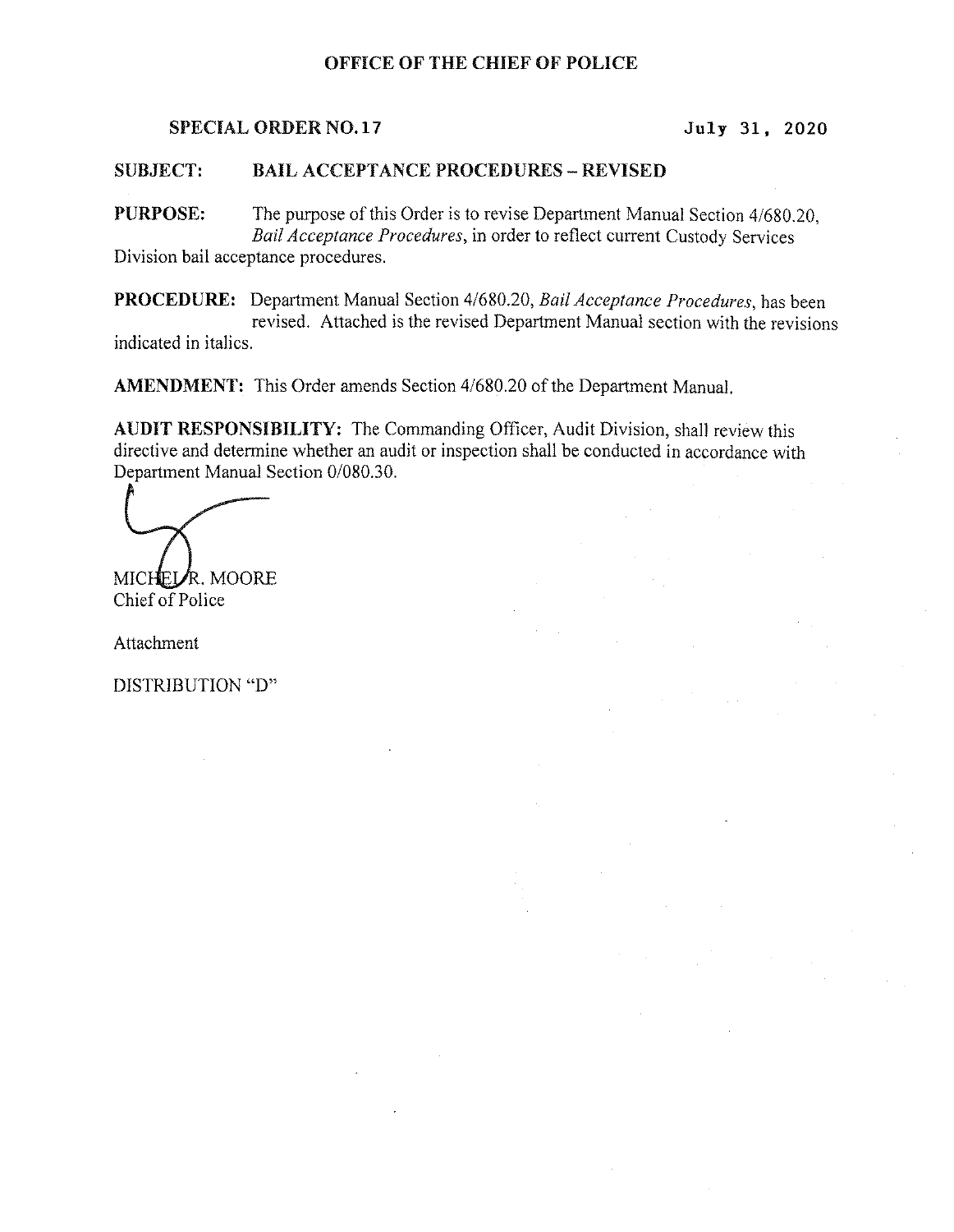# DEPARTMENT MANUAL VQLUME IV Revised by Special Order No. 17:2020

680.20 BAIL ACCEPTANCE PROCEDURES. Custody Services Division (CSD) personnel receiving bail shall:

- Complete a Bail Receipt and/or Notice to Appear, Form  $06.15.00$ ;
- Accept the proper amount of bail as indicated on the Bail Schedule, Bail Information Teletype, or warrant;
- Submit the Bail Receipt and/or Notice to Appear, to a supervisor for verification of bail amount and form approval;
- Ensure that a positive identification confirmation of the arrestee, via the Live Scan, has been received prior to releasing the arrestee (refer to Department Manual Section 4/625.20};

Note: When a bail or bond has been posted *and* the positive identification message has not been received within four (4) hours of the fingerprint transmittal, CSD watch supervisors, with concurrence from their respective watch commander, shall use their best judgment as to whether the anestee should be released or held, based on all known facts. Prior to release, the watch supervisor shall ensure that the Records and Identification Division Watch Commander was notified and investigated the absence of a response. The CSD watch supervisor's determination shall be judged on the reasonableness of the decision given the information known at that time.

- Issue a Bail Receipt and/or Notice to Appear to the depositor and when applicable, to the arrestee; and,
- Ensure that the bail, the remaining copies of the Bail Receipt and/or Notice to Appear. and, when applicable, the warrant or Bail Information Teletype are delivered to the Division Bail Auditor as soon as practicable.

Note: Custody Services Division watch supervisors may collect, verify and approve the cash bail received by the Release Desk Officer in Charge when the bail does not exceed \$5,000. The cash bail received in excess of \$5,000 shall necessitate the concerned CSD Watch Commander to verify and approve the bail.

Employees accepting bail in the form of cashier's checks, bank money orders, and Western Union money orders shall ensure that:

- The depositor presents two forms of valid identification at the time the negotiable paper  $\bullet$ is presented. The identification shall include:
	- o A valid driver's license or identification card issued by a state of this country; and,
	- o A current employee identification with photograph or a current credit card.
- $\bullet$  The negotiable paper is drawn *at* a California bank;
- There is no evidence of alterations or erasures to the negotiable paper;
- The value equals, or is greater than, the correct bail amount;